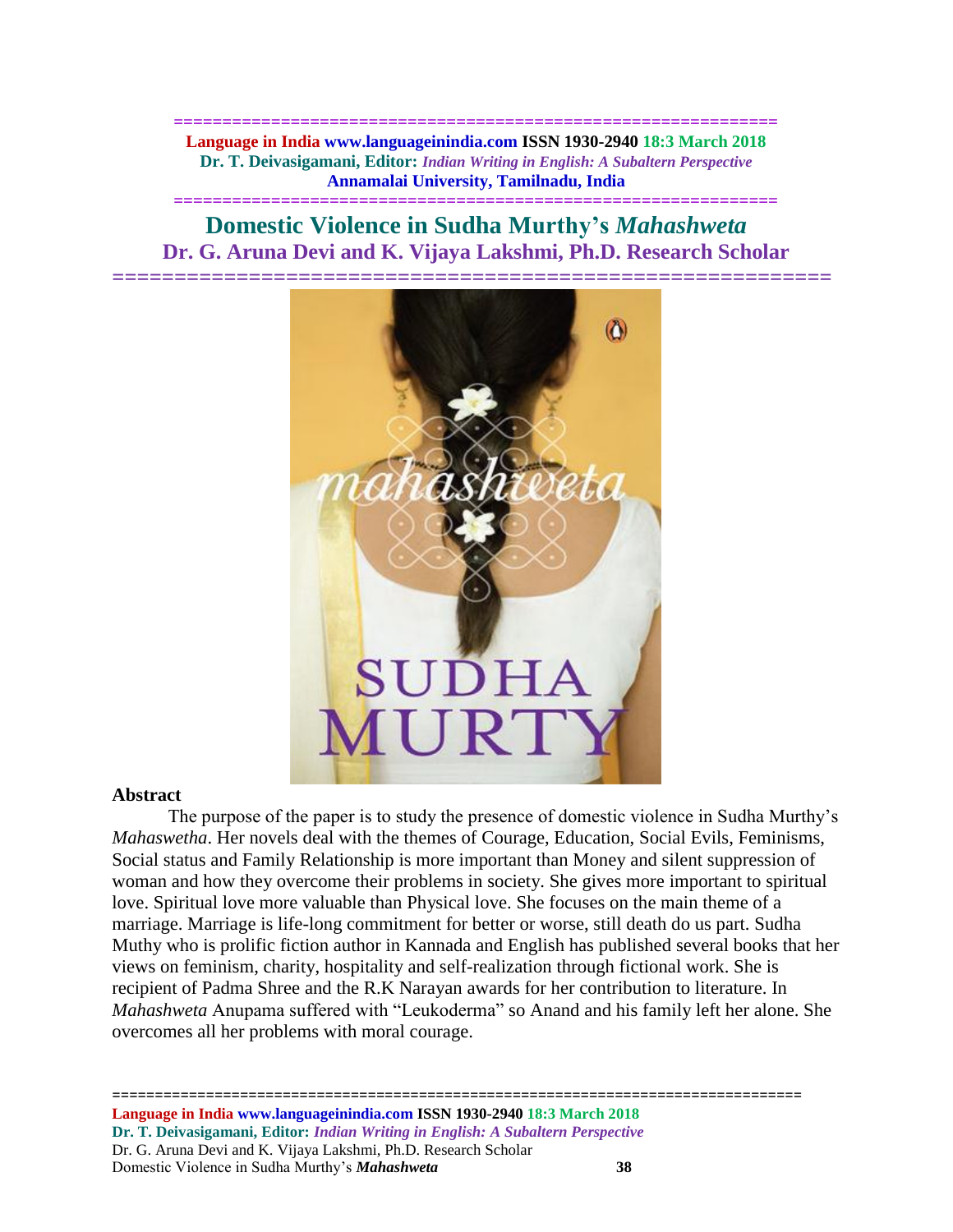#### **Indian Novel**

Indian writers in English have made the most significant contribution to the field of the novel. Ever since the publication of Bakimchandra Chetterjee's Rajmohan's Wife, Indian novel has grown considerably in bulk, variety and maturity and it has marked difference from Raja Rao to still the 20th century writers many issues in their writings such as political, racial, social, economic, sexual, communal and gender issues domestic violence and gender problem still their subject. Today men's life is dominated by Economical, money constrain everything. Home is the place of love, affection, sacrifice and sharing with the members of family but now its turn to the place of fulfilling unworthy expectations of other's it leads to misunderstanding, suppression, depressions and violence in their relationship.

## **Sudha Murthy**

In the same way Sudha Murthy, as one of the leading and successful women writer of contemporary period, her works are a realistic picture of the socio-economic and psychological issues faced by Indian women. She has depict inner voice of women and role of women in law's house in her works. In her novels, the reader can understand the legitimate longings, dreams, hopes, fear, disappointments and psychological experience that have been faced by a lot of women. The portrayal of the dependency and struggling to survive independently has been elaborated in her works.

#### **Role of Women**

The role of women in India from the pre-Independence period to be dependent on their family members especially their men, before their marriage they depend father or brother after their marriage they depend husband or son. This tradition cowed down their position just to continue family line. Women are denied from grabbing the opportunities of education and refinement. Only few women of the nobility, the life of general women is not worth living. Child marriage to infanticide and dowry deaths are some of the evils that have been caused to pull down the position of women in Indian society. After the Independence, women position increased in many fields. But all these are one side of women's life. If we keenly observe status of women in domestic life, it is still dependent and deplorable. They are powerless and ill-treated inside and outside of the home. In Modern India women are empowered by acquiring education but it is not true to the fullest at all if sensed with reality. One of the most harrowing oppressions is marriage for many women. It empowers men and disempowers women. Traditionally women are confined to homes to discharge their household duties such as courteous of their husbands, brought up child, obeying in-law's commands and shouldering different burdens. As a result they have been relegating the position accepting, dedicating themselves for the upliftment of the family.

## *Mahashweta*

Sudha Murthy's Novel *Mahashweta* is one of the best examples for domestic violence. She an ingeniously focuses on realistic problems faced by women in the society and family relationship and how they encounter with the problems. This paper reflects on the educated woman's role as a wife in love marriage, her submission life to her husband, mother-in-law and step- mother in the novel *Mahashweta*. Anupama who is protagonist in the novel *Mahashweta* becomes subject of domestic violence. From Vedic period to Digital period women undergoes a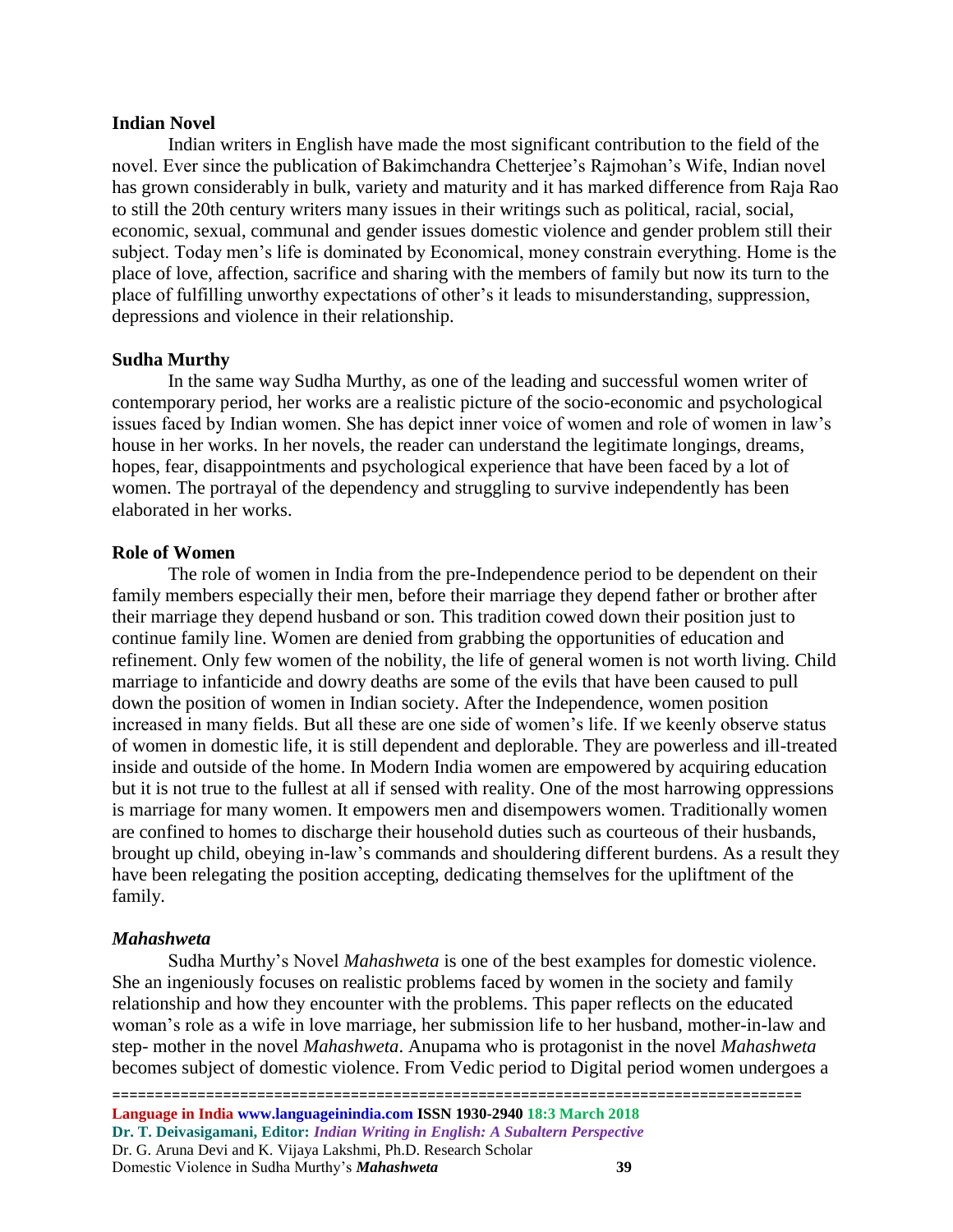series of humiliations, betrayals. The very beginning of the novel start with:

"Even though the female child is stronger then male child at birth as adults it is the man who become oppressor, and woman who suffers".(*Mahashweta*,1)

Life on earth is not a paradise, especially to women like Anupama. She moves heaven and earth to succeed in life, had many stumbling blocks. She was in the form of poverty, missing her mother when she was a one-year old baby, problems posed by her step-mother, poor father who was a school teacher, domineering aristocratic mother-in-law and sister-in-law and educated but insensitive husband. Anupama, as the meaning suggests was a woman who could not be compared to others either in beauty or attitude. She is well educated, beautiful, wonderful dramatist and fine stage actress but draw from poor socio-economical background. Dr. Anand a genius falls in love with Anupama. She organizes and acts a drama for raising money to a charity. She sells the tickets to Dr. Anand. He hails from a wealthy family, gives much importance to the physical appearance than the inner beauty. He is successful throughout his education and career and also expects his wife to be something special from other. He finds Anupama, who is rich physically and internally but poor in economical. Anand makes his mother Radhakka agree to the proposal. Radhakka, a widow of a contractor agreed to the alliance, with her own calculations in mind. She knew her son might marry an English woman as he was planning to do his advanced courses in England. If she agrees to the desire of Anand, People may think of her large heart by accepting a poor girl into the family. Money and material pleasures made them more compatible to degrade Anupama. Anupama's father is happy on hearing of Anand proposal. Sudha Murthy shows the pathetic economical condition of poor father in front of a such mother-in-law, "Looking at Radhakka's ornaments, and Anand's Mercedes-symbol of world totally alien to h im-shamanna had grow so painfully aware of his limitations that he had not spoken at all" (37). Anupama was happy for the next few months of her marriage. Radhakka compelled Anupama to stay back to join the Lakshmi Puja, which would be after two months. When Anupama find out the illicit behaviour of Girija, she never revealed to her mother-in-law due to the fear and poor relationship between them. Anupama's problems started from the day of Lakshmi Puja she discovered the white patch on her leg and found it was Leukoderma or vitiligo from the dermatologist. She missed all her freedom as she was allowed to go out only in the car. She had to lie to Avva to make visits to the skin doctor. She was caught by her mother-in-law. They treated her like untouchable; A feeling of misery engulfed Anupama. She realized that her position had become lower than that of a servant in just one day. "The servant could go home and sleep after finishing the day's work, but where she go? To her father's house? Where would she find kindness and trust? To her husband? but he is not here now"(55)*.* She send out to her father's house.

# **Social Stigma of the Married Woman**

The social stigma of the married woman living with her parents her stepmother's continual barbs and the ostracism that accompanies her skin condition force her to contemplate suicide. *"Marriage is a gamble. The result cannot be predicted beforehand. Finding the right match is matter of chance. I was unlucky in this.* (66) A small white patch had ruined her career has well as her marriage. Sudha Murthy beautifuly expresses the traumatic experience. Anand is a doctor. He knews more about the disease but he is not ready to understand the feelings of Anupama. Anupama writes many letters to Anand but he never replied to her letter. Anupama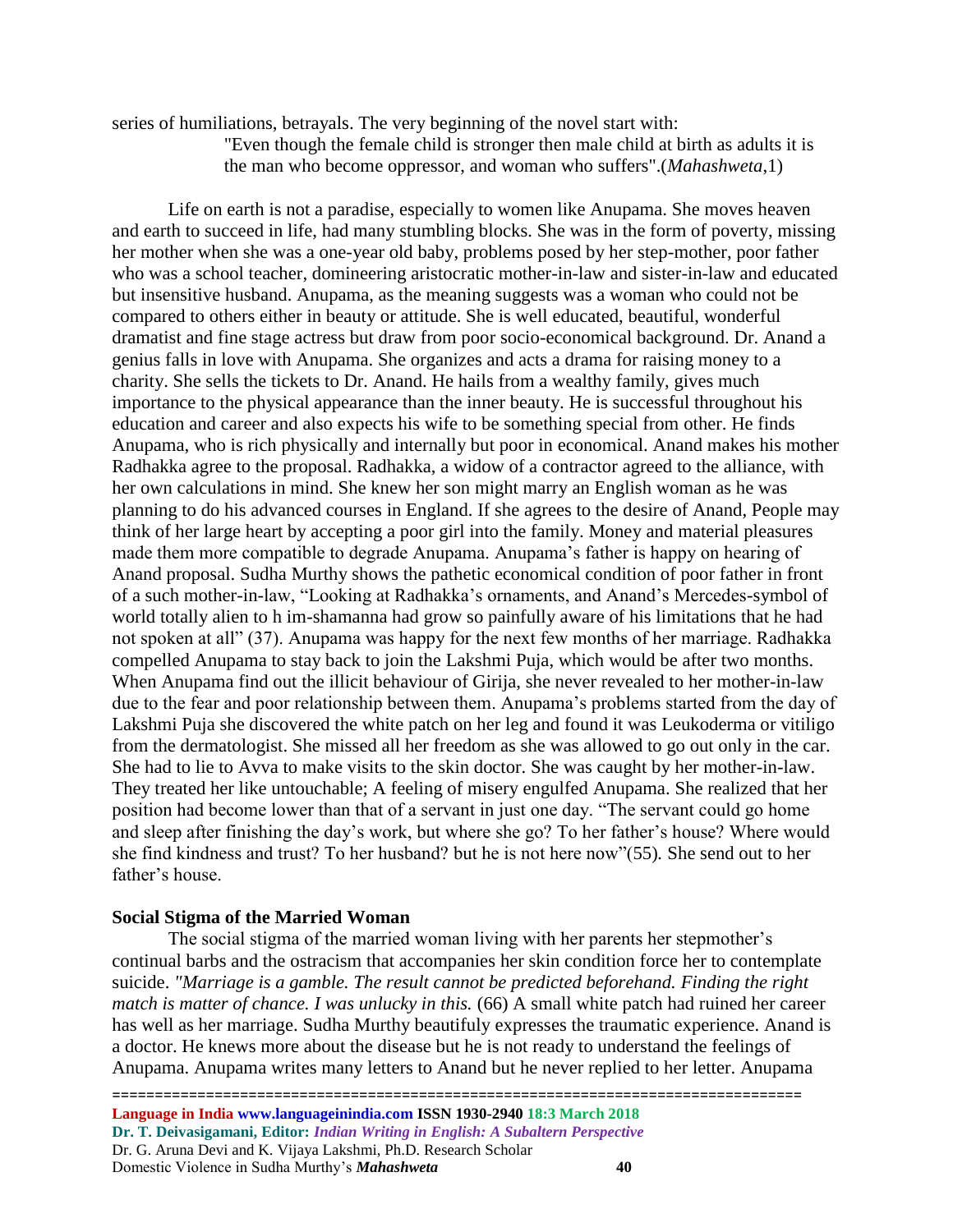expecting soothing words from Anand. He didn't pacify her nor met her when he came to India for his sister's marriage. He forgets his promises, when he made at the time of their marriage before the sacred Agni. Anand is oppressor because he is attracted by physical beauty of Anu. He knows his mother character and also Anu's family background, but he keeps calm, As a doctor knows about the disease he gives courage to Anu, he did not treat Anu as his wife like patient. He is successful doctor but he failed in husband. He blindly believes her mother words. They treated Anupama as a beautiful object but forget giving importance to her feelings. Before Marriage Anu was caught by her step mother, the only reason is she is more beautiful than her step-sister. "Let us not educate her further, it might become difficult to find a husband for her Besides, she will not support us. She has to marry and go to somebody else's house" (23).

Poor Anupama worried for three years, suffering the humiliation of her step-mother, Sabakka as her daughter were not married because of her. She moves to Sumitra's house and stays for a year, she find the real man in Hari and moves to Dolly's house. Anupama met with an accident and was treated by Dr. Vasant, a good humanitarian and his friend Satya. Meanwhile Anand, even in the west, were divorce was easy Anand's patient who did not give up his crippled wife because of his commitment to the marriage and inner love between them but Anand left Anupama alone in the hands of loneliness and poverty, at last Anand realizes his mistake and remember his words before the sacred fire during the wedding ceremony. He searches Anupam, after a long battle he finds her but Anupama rejects him. Anand's mental changness had no way melted Anupama. "you knew that i didn't have this disease before our marriage, you could have told your mother...... but you didn't. Your mother and sister disliked me because i was from poor family" (146).

Even household pets are treated with love and cared for when they are unwell. Anupama totally dependent Anand after the marriage, she wants to hear a few words from him which have been strength her both physically and mentally, but he never bothered to console her. Anand worried about his unborn daughter's future, but he failed to realize Anupama also somebody's daughter, he never worried about Anupama's present situation. *"you never treated me as a human being. I was only a beautiful object that you wished to possess and flaunt"* (146)*.* 

## **To Conclude**

Marriage is life-long commitment for better or worse, till the death do part*.* No more she was the Mahashweta struggling for her Pundarika, the play which brought them together. She wiped away her dream *"*Like Rohini to Chandra, like Lakshmi to Narayana am I to him; Just as the creeper depends on a tree emotionally I depends on him" (126). The real success of marriage not on superficial matters such as those, but on love and mutual understanding between husband and wife.

Sudha Murthy clearly expressed by her work that the present age women have realized that they are not helpless and are not dependent. A woman is an equal competent just like a man. Today a woman has also become a direct money earner and she is not only confined to household works. The character Anand and Anupama reflecting the mood and temperament of present day couple. The Novel *Mahashweta* projects post-Independence sentiments and attitudes crystal clearly making the readers to think that life after marriage is not to live individual life but